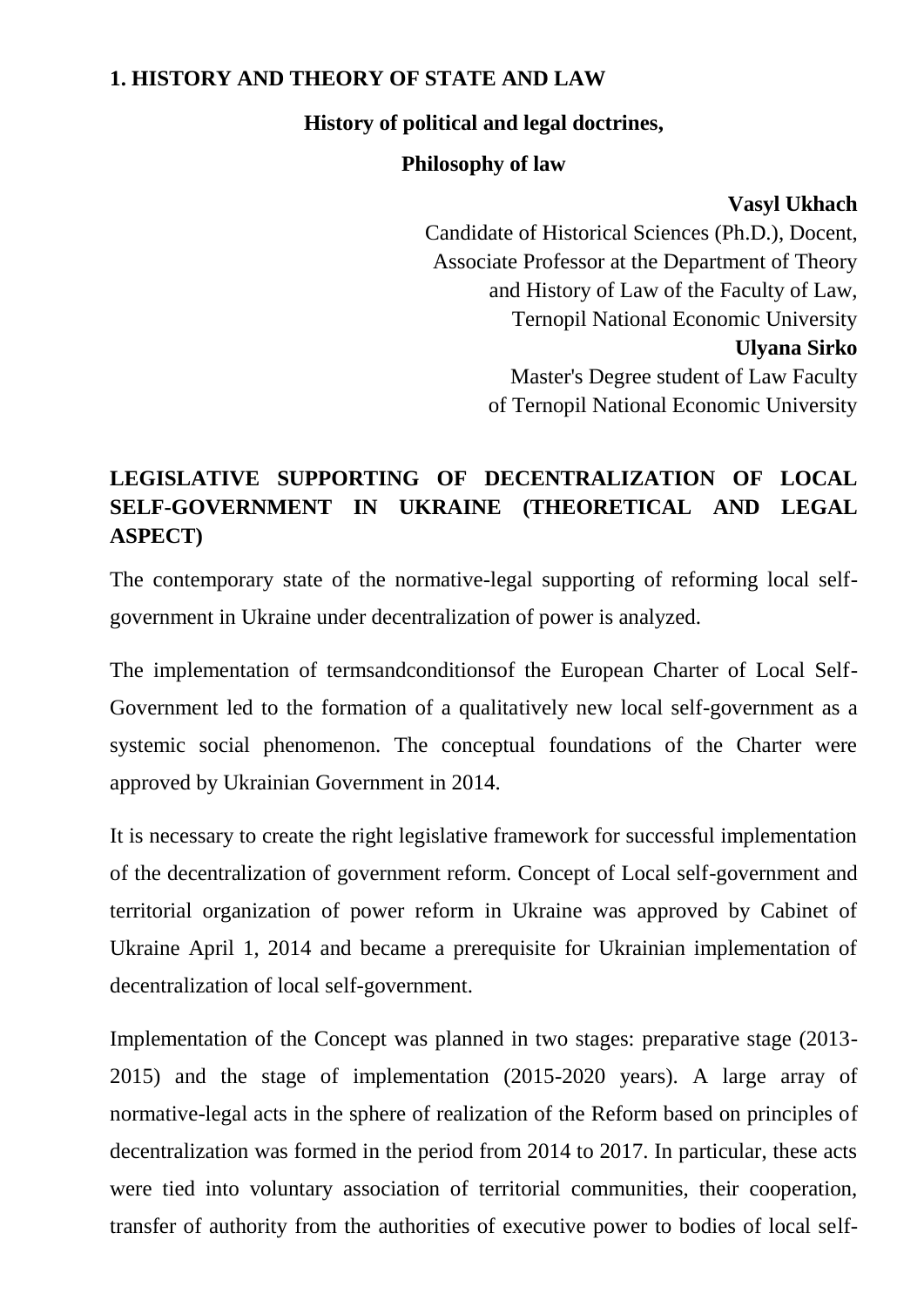government, financial decentralization. It helped to strengthen functional and financial capacity of local self-government.

It is necessary to develop and to pass laws in the field of land relations, to make proposals on improvement of intergovernmental fiscal relations, local taxes and fees, administrative services, social standards in order to accelerate the reform process.

It is concluded that legislative provision of decentralization of local self- government corresponds to the European requirements and creates a solid foundation for the practical stage of the reform.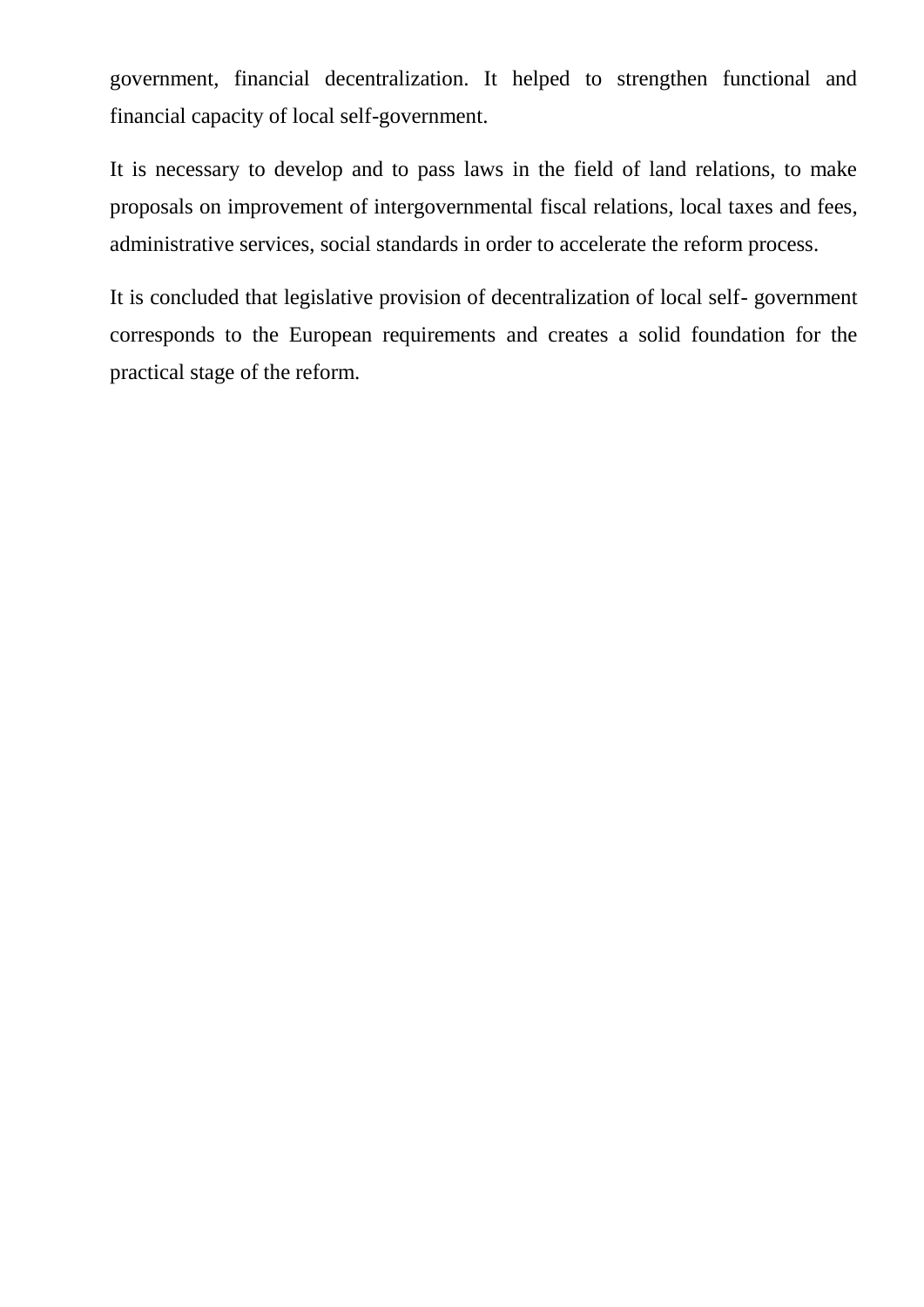#### **Tetiana Podkovenko,**

Candidate of Juridical Sciences (Ph.D.), Docent, Associate professor at the Department of Theory and History of Law of the Faculty of Law, Ternopil National Economic University

## **ALTERNATIVE DISPUTE RESOLUTION: FORMATION OF THE CONCEPT**

The forms of the Alternative Dispute Resolution (ADR) procedures were developed in the 1960 s in the United States. The ADR is based on conciliation of the parties rather than judgement. This is possible through ensuring of broad participation of the parties in the dispute resolution. The ADR has as its objective the replacement of the adjudication process by forms of arbitration, contract, mediation and conciliation. The goal is to reach a compromise. The basic division of the ADR is into the basic and the mixed (hybrid) forms. The basic ones include mediation, negotiations and arbitration. The hybrid forms include, for example, conciliation, fact finding, minitrial. The ADR tools are successfully used for solving disputes in civil law, labour law, and administrative law and even in criminal cases. American agencies also apply ADR procedure called reg-neg to work out the content of legal regulations between officials and representatives of the parties concerned. ADR forms are also used in appeal proceedings. Despite unquestionable advantages of the ADR methods, there are critics who blame them for lowering the standard of the judiciary. There is no doubt that the application of ADR results in de-formalisation and simplification of the court proceedings and often in delegating the position of a negotiator or mediator to people without a legal background. However, this should not overshadow the greatest asset of the ADR, namely, the achievement of permanent agreements satisfactory for both parties.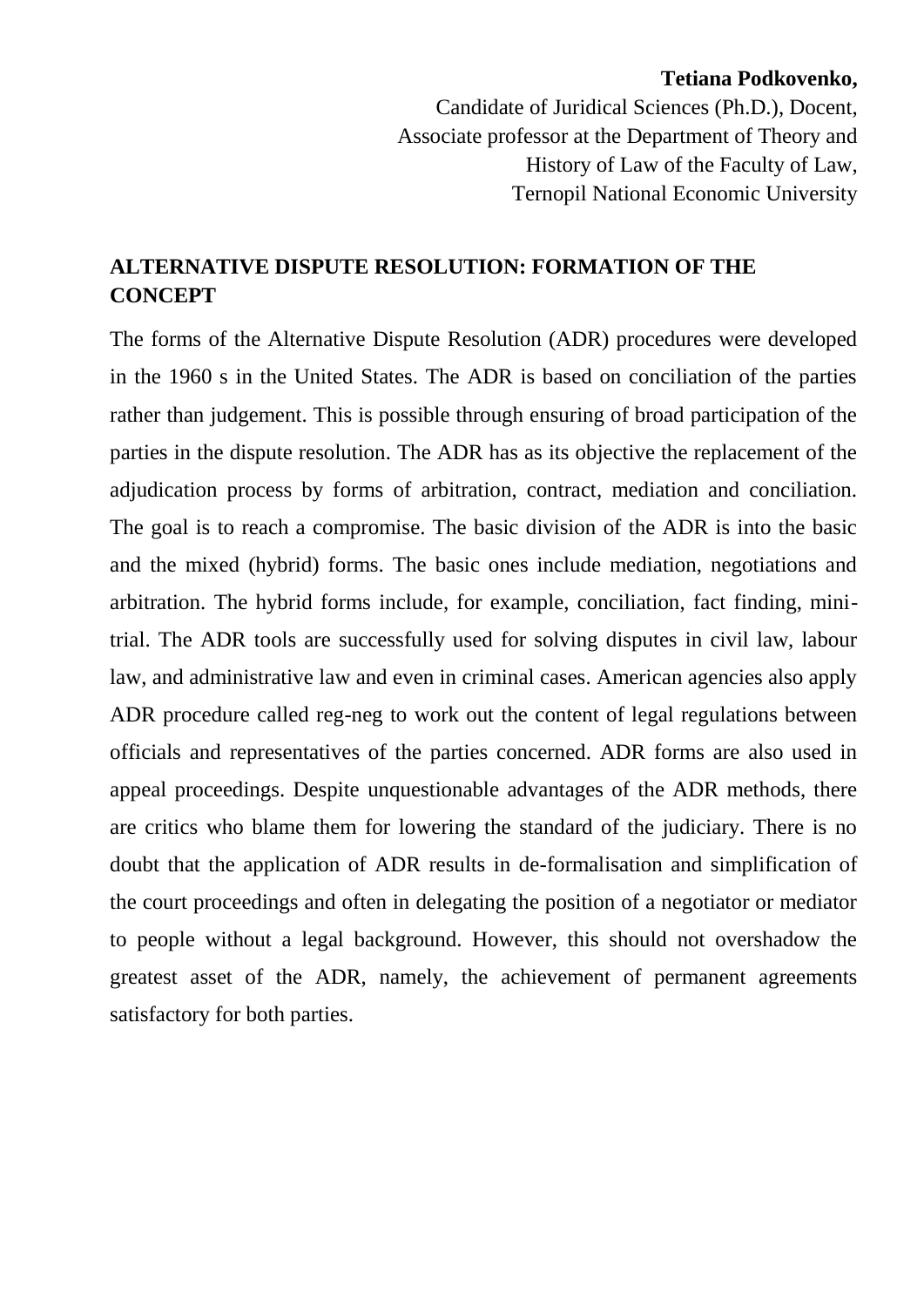## **Hrubinko A. V.** Candidate of Sciences (PhD), Associate Professor of Department of Theory and History of State and Law, Ternopil National Economic University

## **LEGAL STATUS OF MARRIED COUPLE IN ANCIENT ATHENIAN'S FAMILY**

The article attempts to highlight the peculiarities of the legal status of married couple in a family of Ancient Athens. Authority, grounds for limiting rights and freedoms of wife in accordance with customary law and laws in Ancient Athens are revealed. The differences between her status and her husband's status are shown. Particular attention is paid to the issue of inheritance of a woman under the Ancient Athenian law. Characteristic feature of marital and family relations in Ancient Athens was their individualization, because in the Ancient world the family began to be regarded as a kind of union of free people, which is confirmed by a sufficiently developed system of family law, which supplemented the complex of ancient tribal customs and traditions still existing at that time. Analyzing the status of marriage in Ancient Athens from the legal point of view, it is worth emphasizing the lack of equality of husband and wife. The man actually dominated the woman in marriage, which was later actively perceived by Christianity and Western European tradition, which remained dominant in the world until the middle of the XIX century. Thinkers, legislators of Ancient Athens recognized the importance of the family, the importance of family relationships and their regulation, considered the family as the main institute of society, which served as a continuation of the genus.

The family as a fundamental institution of Ancient Greece was an extremely important element of the state, because it depended on the future of society. The family influenced the economic and religious-aesthetic development of the entire policy. Marriage in Athens was considered obligatory, but celibacy had no legal sanctions.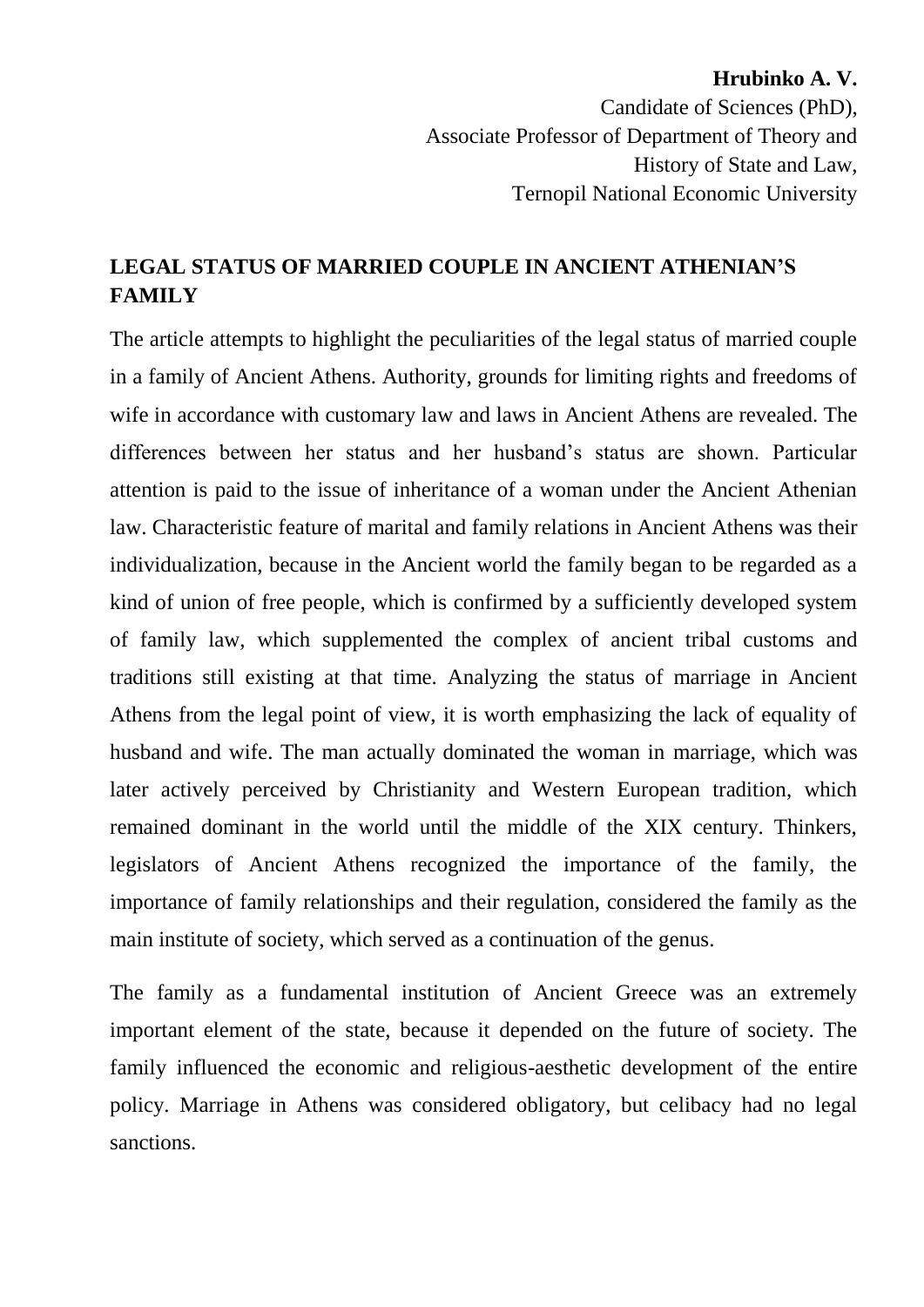# **2. CONSTITUTIONAL LAW, ADMINISTRATIVE LAW AND PROCESS; FINANCE LAW; INFORMATION LAW, INTERNATIONAL LAW**

#### **Ruslan Kolosov,**

PhD in Law, Associate Professor of the Department of Law and Public Administration of Mariupol State University, Ukraine, Mariupol

## **THE SUBJECT AND THE PARTICIPANT OF CORPORATE LEGAL RELATIONS: FEATURES OF THEIR LEGAL UNDERSTANDING AND INTERPRETATION**

The necessity in clarifying the conceptual and terminological bases of corporate legislation arose with the emergence and development of corporate law. One of the directions of this is the study of terms "subject of corporate relations" and "participant in corporate relations", the identification of their common features and differences, which should contribute to the improvement of existing legislation in this area.

The article defines the characteristic features of the subject and the participant of corporate relations, and an attempt is made to determine which of the individuals and legal entities is the subject or participant in corporate relations. The author proposes to differentiate the definition of a participant and a subject of corporate legal relations, if the first term refers to all persons taking part in corporate relations, then the second ones concerns only those who have corporate rights. A special place in the research is given to the cooperative and its place in corporate relations is clarified.

At the end of the article, there are a number of conclusions and proposals aimed at improving corporate legislation, which can be the basis for further scientific research.

In particular, the subject of corporate relations among legal entities are economic partnerships, created by two or more persons, production cooperatives, other commercial enterprises, the statutory fund оf which is divided into parts or combination of enterprises. The subjects of corporate relations among physical persons are the founders of the corporate enterprise and other persons, who became the owners of corporate rights during its activities.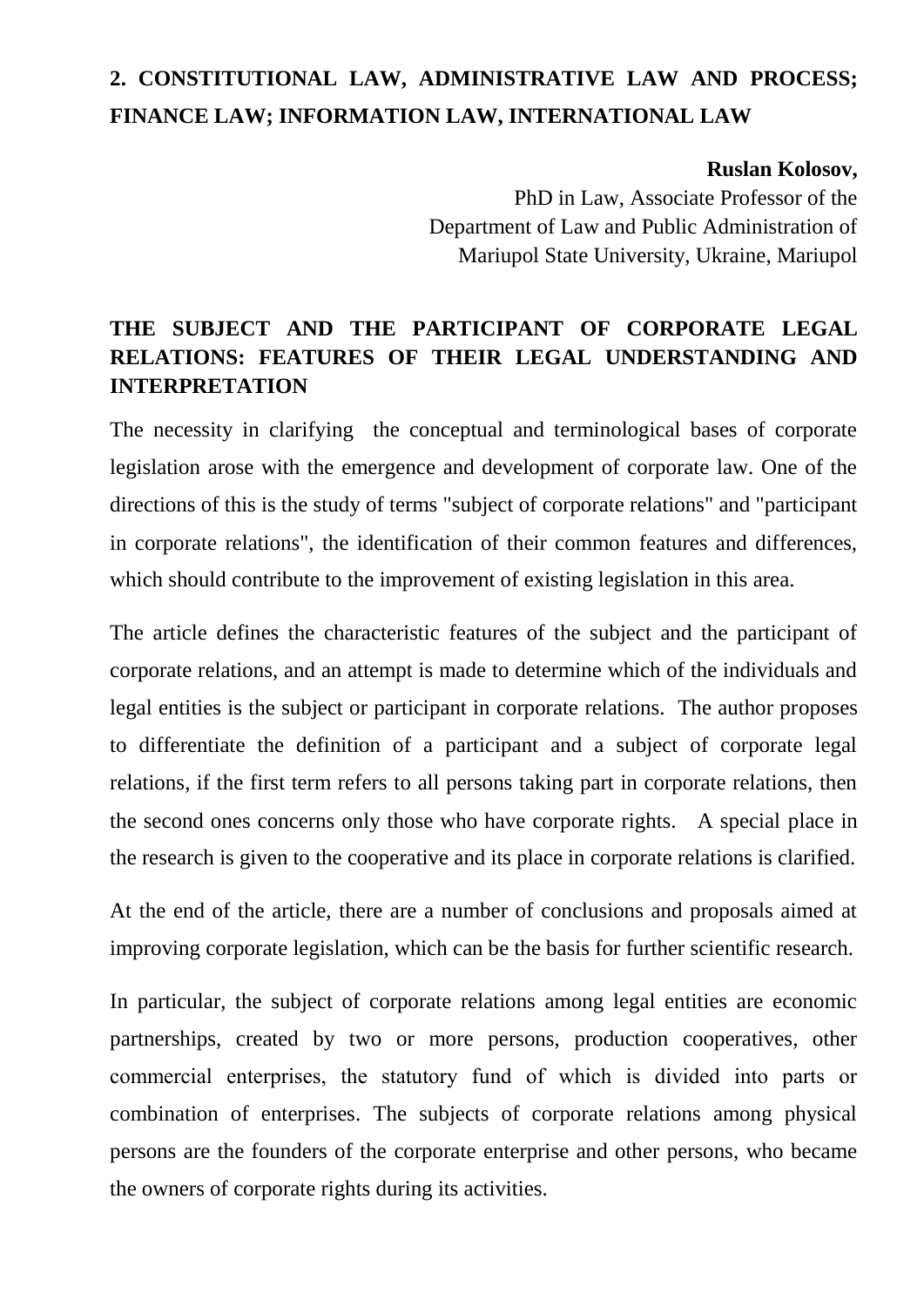#### **Grechenko V.A.**

Ph.D., professor, Head of Studies of the Social-Humanitarian Faculty#6 (Law and Mass Media) of Kharkiv National University of Internal Affairs **Martseliak O.V.**  Ph.D., professor, Head of Studies of Constitutional Law of Kyiv National T. Shevchenko University

#### **PROFESSOR ZAGOROVSKY'S(THE SECOND HALF OF XIX C.) ELABORATION OF ISSUES OF CONTRACTUAL RIGHTS IN KYIV RUS**

The article refers to the masterpiece by the legist professor's Zagurovsky's O.I. who worked at Kyiv, Kharkiv and Odessa (Novorossian) Universities and made a great contribution to the research of the law in Kyiv Rus. A lot of attention is drawn to his scientific views on contractual right in Old Russian society, especially its subjects, kinds of contracts and reasons of origin. The article is mainly focused on his work "Historical Outline of Loan According to the Russian Law till the End of XIII c."(1875), analyzing that from historical-juridical angle. Zagurovsky refers to the importance of property relations in the history of human society. He emphasizes the fact, that development of property relations is dependent on economic progress. The loan agreement of those times, as Zagurovsky denotes, involved the following essential elements: definite people, a definite subject as well as an agreement formed clearly by both sides and one less important point – the reward or benefits a loaner was to get. The privileges of some layers of society never affected their civil rights. A prince's man, just like an ordinary citizen was eligible and for not fulfilling an agreement could lose not only his status but also his freedom. Only the Prinnce (Knyaz) had some real privileges. His property was evaluated higher than ordinary people's property and his debts were collected earlier than other loaners' ones. The will that was expressed freely as for the conditions of the loan was an essential point, as the researcher emphasized. Rus'ka Pravda denied the juridical importance of the loan that was compiled by force. Therefore, freely expressed will had to be expressed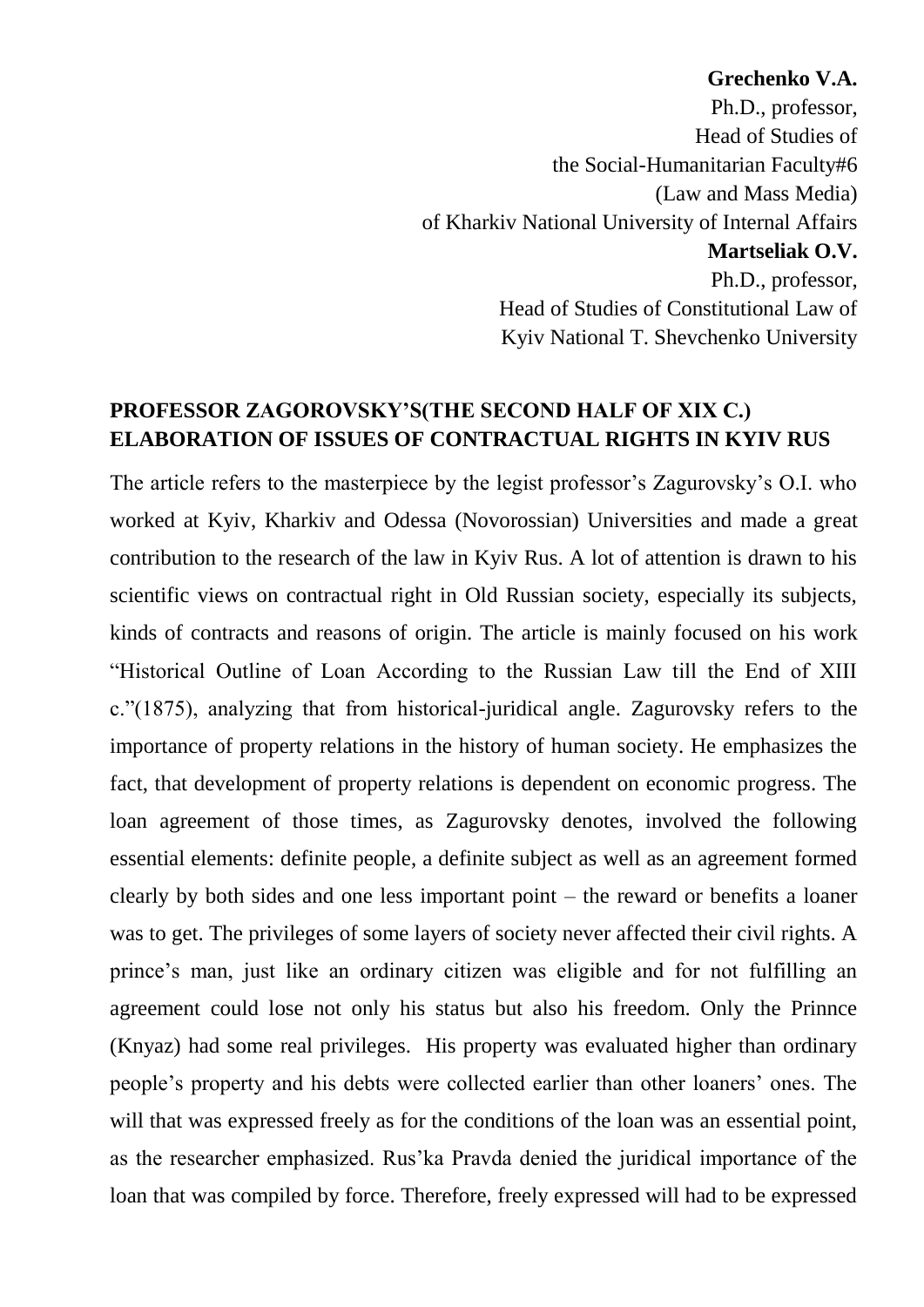in a definite way. That corresponded those times' juridical process and was carried out orally, but with the participation of the community.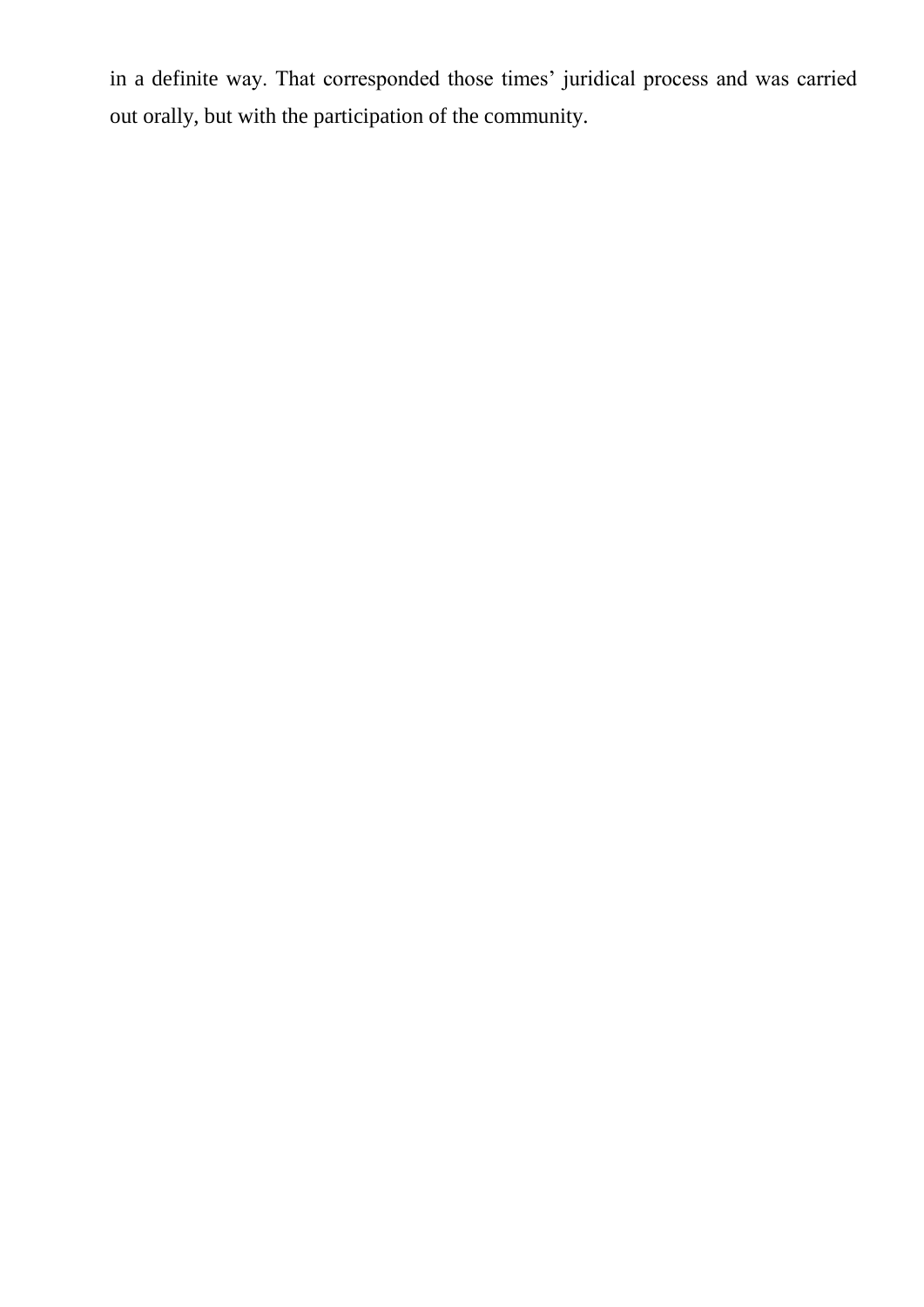**Mariana Verbitska,**  PhD of Law, Associate Professor, Department of Constitutional, Administrative and Financial Law of Ternopil National Economic University

## **SETTLEMENT AGREEMENTS IN APPEALING, CASSATION PROCEEDINGS IN COMMERCIAL PROCESS AND AT THE STAGE OF EXECUTION OF JUDICIAL DECISIONS**

In connection with the total updating of procedural legislation, in particular, commercial, today the scientific research of certain procedural institutes has been much actualized. The settlement agreement is a kind of conciliation procedures, which are especially important for the settlement of conflicts between business entities and the preservation of business ties.

The object of the investigation was the procedural legal relationship regarding the conclusion and approval of the settlement agreement in the appeal, cassation proceedings, as well as in the stage of execution of court decisions.

The article discloses the circumstances and grounds for the recognition of a court decision as ineffective. After all, such a practice is possible only in case of conclusion of a settlement agreement at the stages of review of court decisions in the second or third instance.

During the research, it became clear that there is an uncoordinated procedure for the conclusion and approval of settlement agreements in the enforcement proceedings. In general, the collector should be well thought out, whether is there a reason to «put up» with the debtor already during the execution of the court decision.

At the same time, it should be emphasized that the legislator chose a completely new approach to the settlement agreement, allowing its parties to determine the reciprocal concessions to go beyond the subject of the dispute. However, the court of appeals reviews the case within the framework of the arguments and the requirements of the appeal, in which the complainant must not go beyond the limits of claims or counterclaims. The court of cassation does not accept or consider claims that were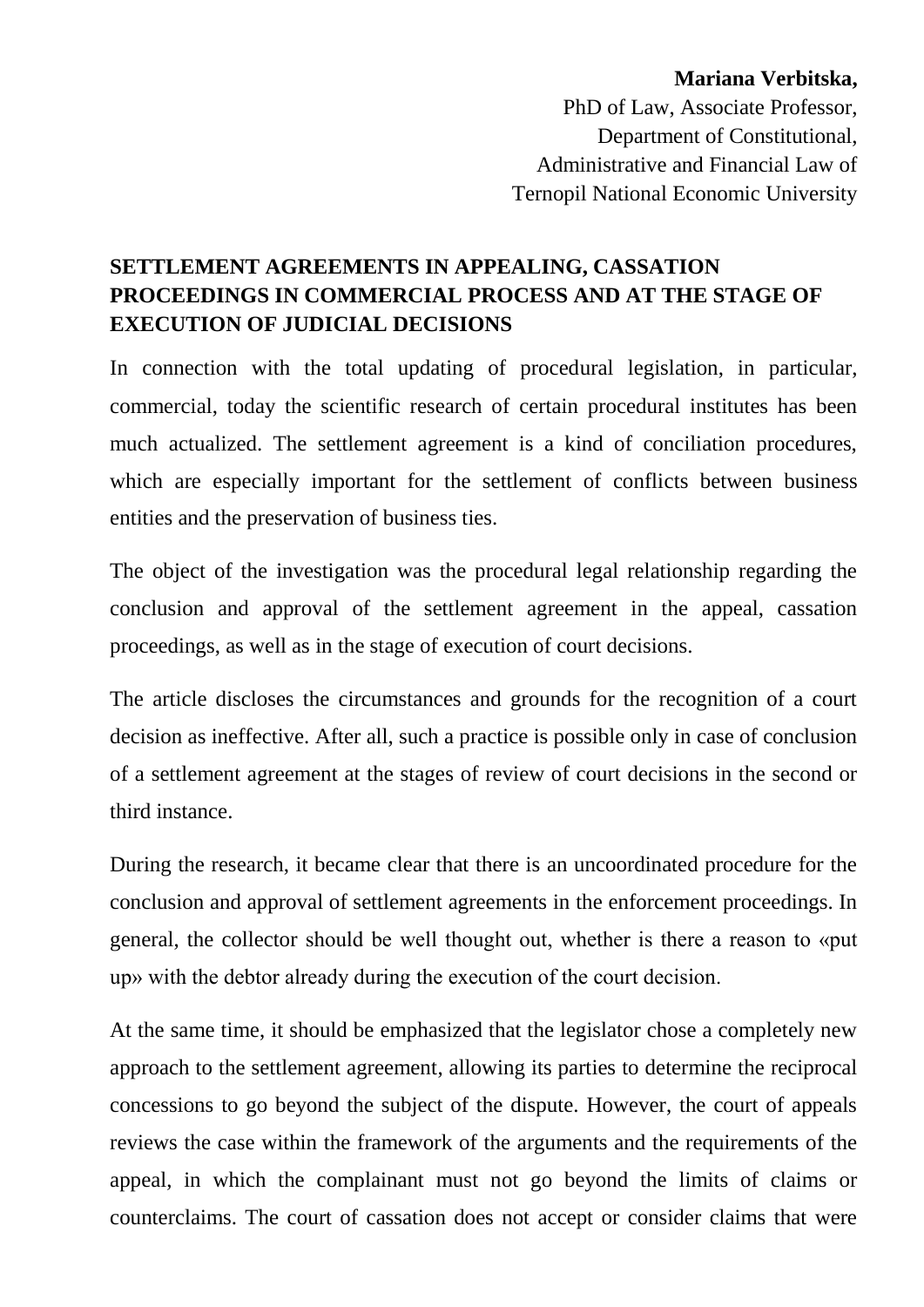not subject to consideration by the court of first instance. Thus, it remains unclear whether settlement agreement in the audit authorities can foresee mutual actions outside the subject matter of the dispute.

We believe that this topic is extremely relevant and interesting and should be the subject of many scientific studies.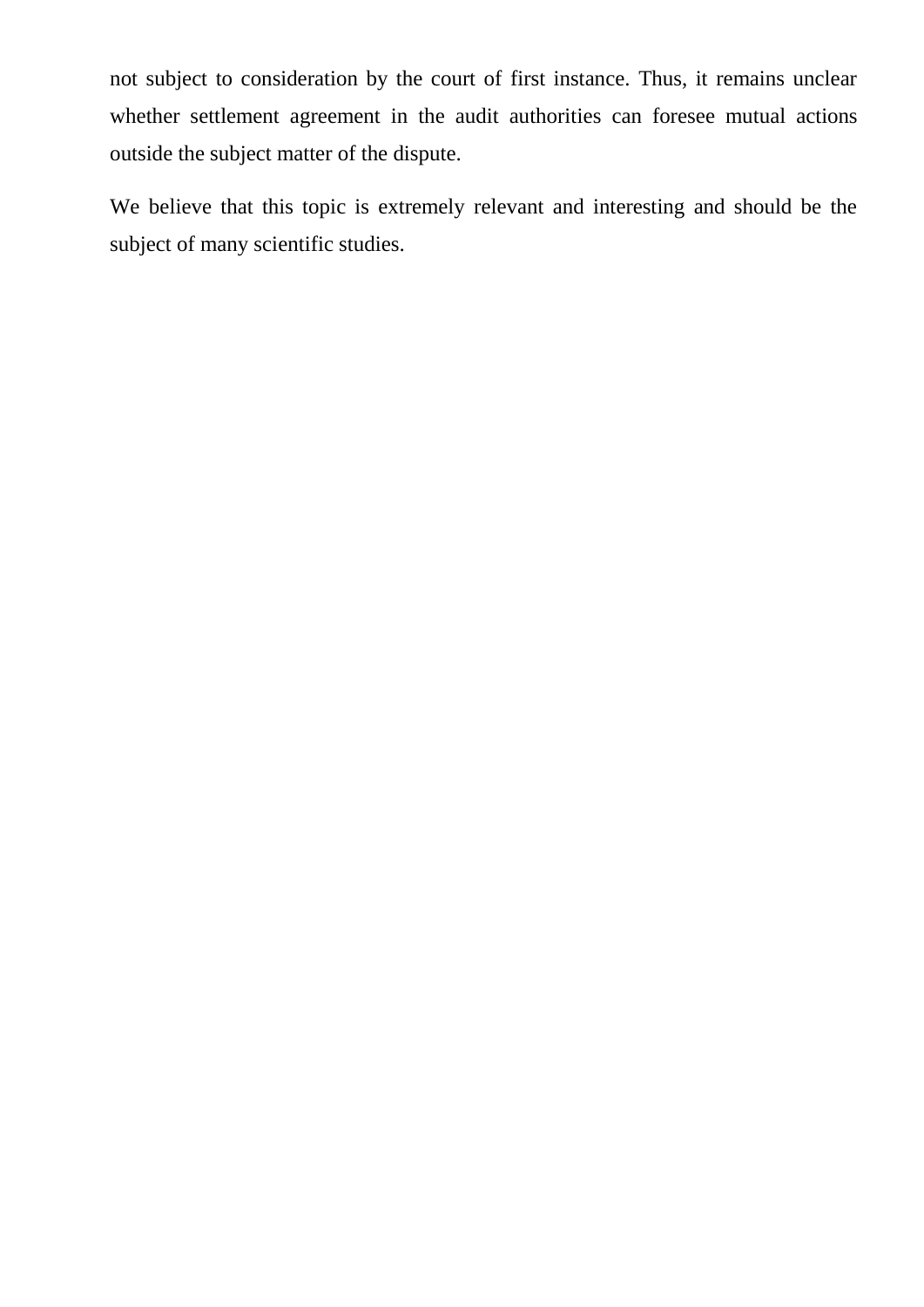## **3. CIVIL LAW AND CIVIL PROCESS; FAMILY LAW; INTERNATIONAL PRIVATE LAW; COMMERCIAL LAW; COMMERCIAL - PROCEDURAL LAW**

## **Zyhrii O.,**

Candidate of Economic Sciences, Associate Professor of the Department of Civil Law and Process of the Faculty of Law, Ternopil National Economic University **Malynowskiy V.**  Student of Law Faculty of Ternopil National Economic University **PECULIARITIES OF STATE ADMINISTRATION USING AGRICULTURAL LAND IN UKRAINE** 

Agricultural land is a unique natural resource, the basis of the economic development of the state and the material well-being of the people of Ukraine. The current land legislation is based on the priority of agricultural land development. Thus, today agricultural land is the main category of the land fund of Ukraine. Unlike other categories of land, which are mainly used as an operational base space, agricultural land used as a primary means of food, feed and raw materials for various industries. This is the main feature of this category of land for which established a special legal regime, characterized by the use of agricultural land, which ensured the protection of land, improve soil fertility.

During the years of reforms worsened measures to increase soil fertility and land conservation, rural infrastructure is in poor condition. The agrarian reform led to the emergence of gaps in the use and possession of land: far-reaching, through the moon, wedging, interspersing, poorly establishing borders, which led to degradation and land degradation. The solution to such a problem may be the conservation of land, which involves the cessation of the economic use of such lands by their inoculation or afforestation.

 One of the key areas for the formation of the national program of economic development of the country is the development and implementation of the ideology of the state land policy, which provides an increase in the efficiency of land management, rational use of land. The tasks of land protection are to ensure the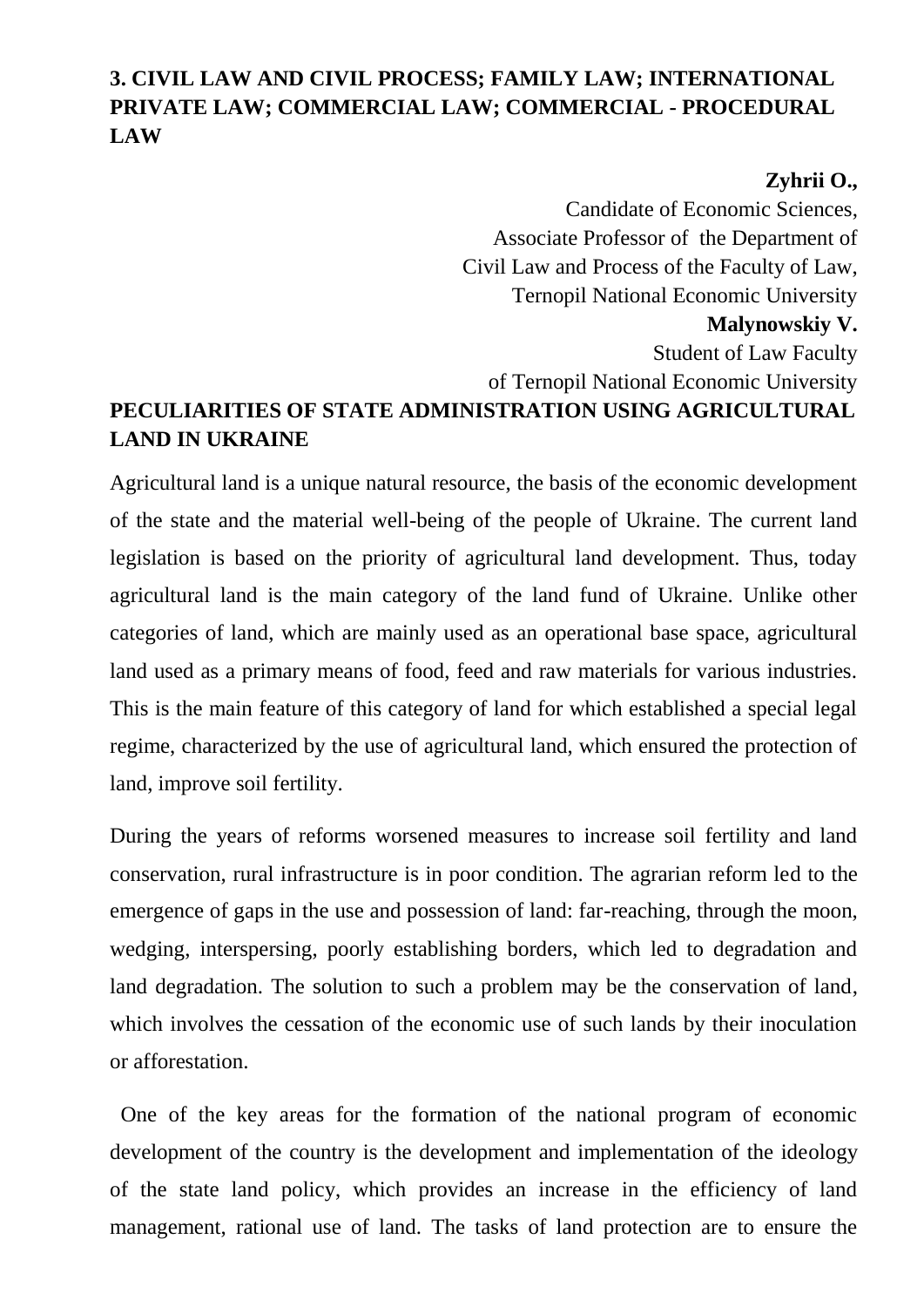conservation and reproduction of land resources, the ecological value of natural and acquired land qualities.

Implementation of ecological requirements in land relations allows to ensure the application of environmental technologies of production, implementation of complex measures for the protection of land from negative natural and anthropogenic processes, such as erosion, salinization, waterlogging, placement, construction, operation of objects that negatively affect the state of land.

Therefore, we conclude that there is a need to improve the legislative framework for the use of agricultural land, the development of state measures for the protection of agricultural land, the introduction of an economic mechanism to stimulate soil fertility.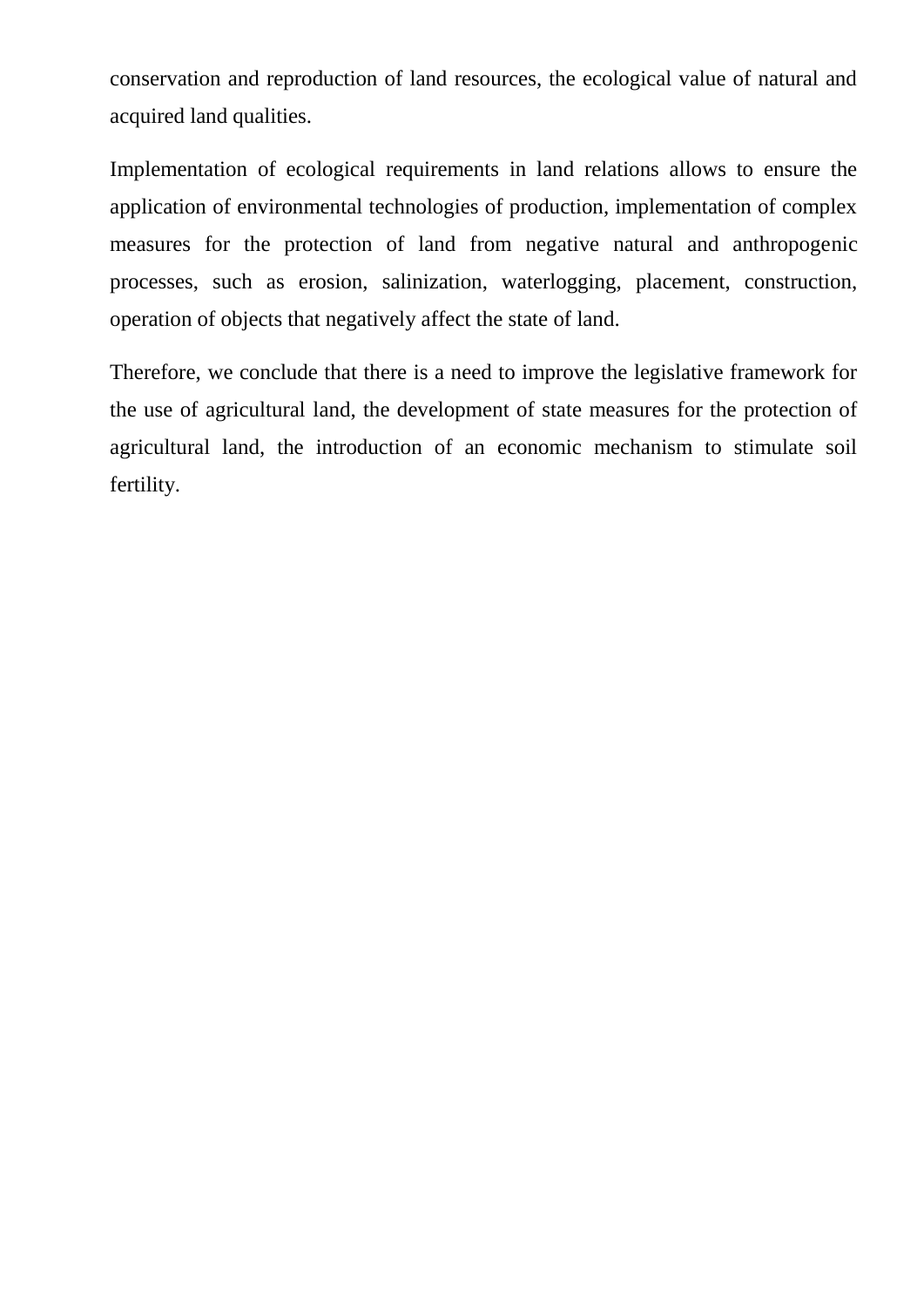#### **4. CRIMINAL LAW AND CRIMINOLOGY;**

#### **Yakymchuk O.**

Postgraduate student of the Department of Justice and Criminal Law Disciplines National University of Ostroh Academy

# **THE REPRESENTATION OF A LEGAL ENTITY BY ITS HEAD IN CRIMINAL PROCEEDINGS IN THE ASPECT OF THE INTRODUCTION OF ADVOCACY MONOPOLY**

The article analyzes the theoretical and practical aspects of the representation of a legal entity by its head and other person authorized by the founding documents or by law in criminal proceedings in the context of amending the Constitution of Ukraine regarding the representation of another person in court exclusively by advocates.

In 2016, the advocacy monopoly (representation in courts solely by advocates) was introduced in Ukraine by the Law of Ukraine «On Amendments to the Constitution of Ukraine (on Justice) ». However, The Criminal Procedure Code of Ukraine provides that a representative of a legal entity which participates in a criminal proceeding may be is its head or another person authorized by law or constituent documents, an employee of the legal entity by power of attorney, and also a person who has the right to be a defense counsel in criminal proceedings – advocate. In civil, economic and administrative proceedings, there is a certain coordination of the provisions about participation of legal entities in courts through its head or a member of the executive body authorized to act on its behalf in accordance with the law or statute. Such participation of the head of a legal entity in the court is defined as «selfrepresentation of a legal entity».

Instead, in a criminal proceeding, there is no provision about self-representation of a legal entity. Due to this fact, there are some practical and theoretical questions regarding to possibility of participation of legal entity's head in criminal proceedings.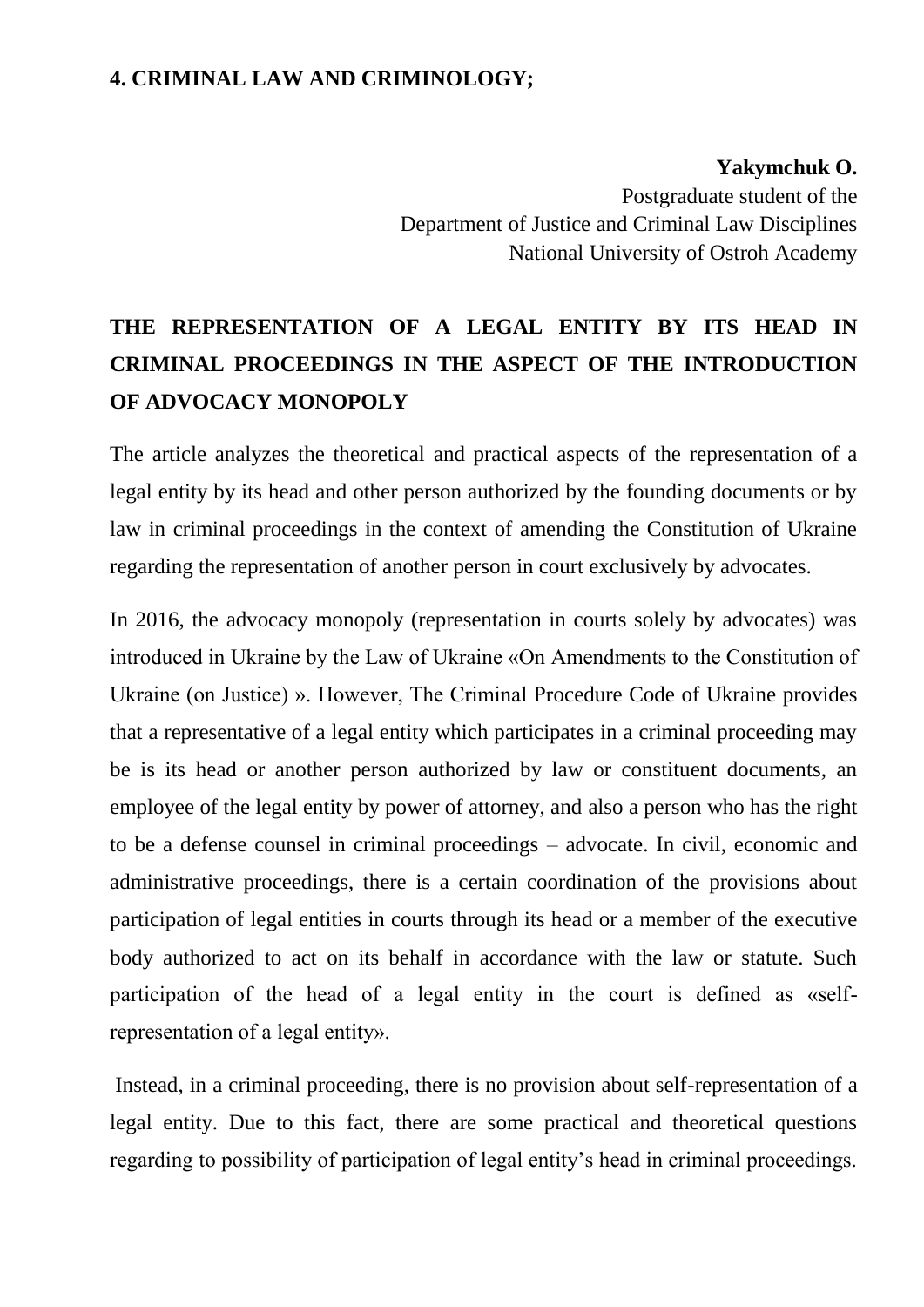The author also proposed ways to improve the criminal procedural legislation on the participation of a legal entity's head in criminal proceedings.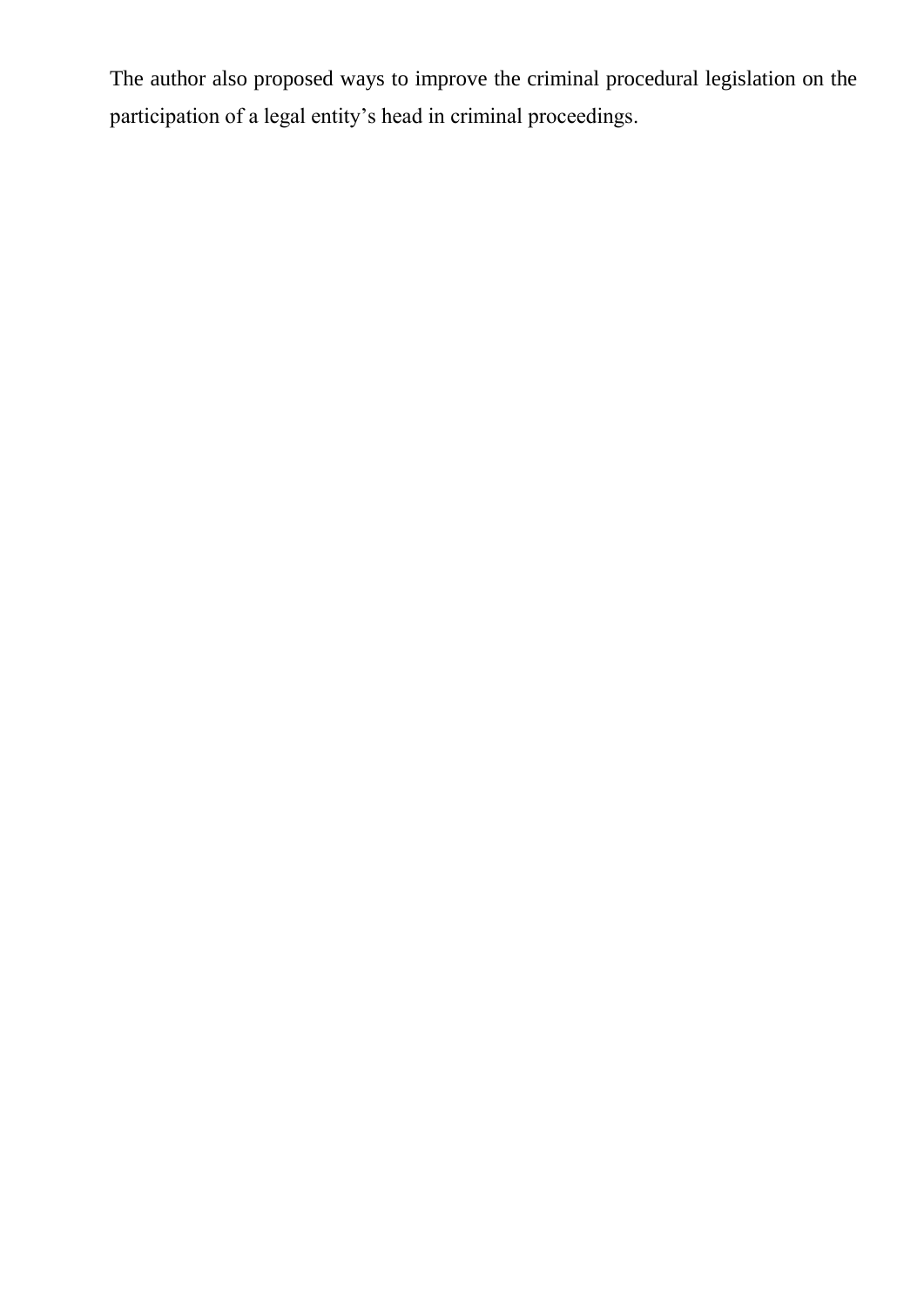**Pilyukov Y.,** Candidate of Juridical Sciences (Ph.D.), Senior lecturer at the Department of of Criminal Law and Process of the Faculty of Law, Ternopil National Economic University

#### **MODERN SYSTEM OF STATE FORENSIC INSTITUTIONS IN UKRAINE. SOME DIRECTIONS OF IMPROVEMENT OF THEIR ACTIVITY.**

Today, the process of reforming the law-enforcement system is actively under way. At the same time, the system of forensic institutions of Ukraine is changing.

The leading experts in the field of forensic science and forensic expertise were given considerable attention to the problems of improving judicial and expert activity. In view of their research, the author considers it expedient to analyze the current state of the system of forensic institutions in Ukraine and make suggestions as to the possibility of improving their activities.

The purpose of the article is to investigate the current state of the system of forensic expert institutions in Ukraine and the possibilities for its improvement, in order to increase the efficiency of judicial expert activity.

The system of forensic institutions in Ukraine is defined in art. 7 of the Law of Ukraine "On Forensic Examination", adopted on February 25, 1994, No. 4038-XII, as amended on September 9, 2004 No. 1992-IV (hereinafter referred to as the Law).

As stated in the Law, the system has a departmental division. Such institutions operate in the systems of the Ministry of Justice, the Ministry of Internal Affairs, the Ministry of Health, the Ministry of Defense, the Security Service and the State Border Guard Service of Ukraine.

The legal basis for the activity of forensic expert institutions is the Constitution of Ukraine, the legislative acts of various branches of law, the Criminal Code of Ukraine, the Criminal Procedure Code of Ukraine, the Civil Procedural Code of Ukraine, the Code of Administrative Justice of Ukraine, the Commercial Procedural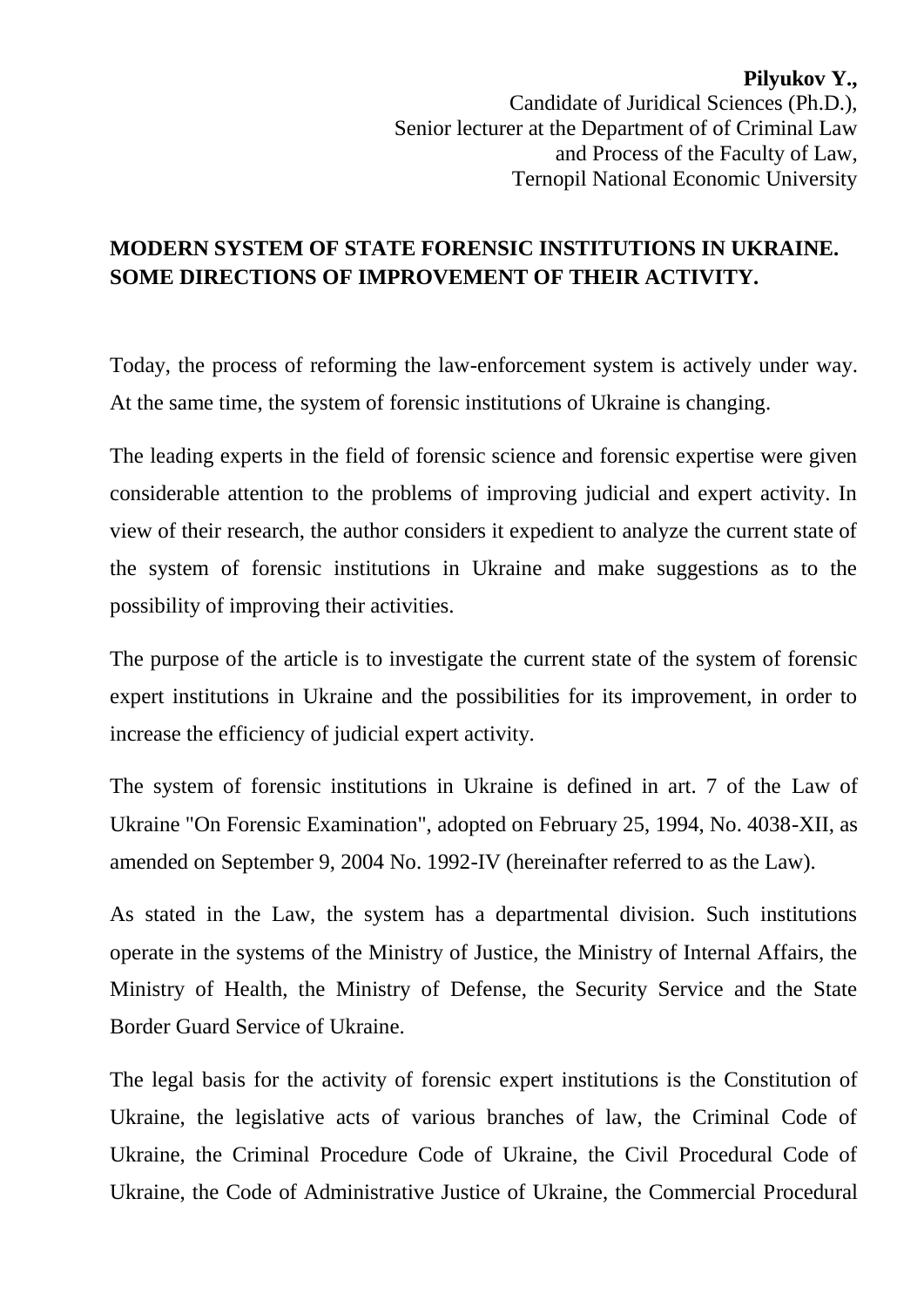Code of Ukraine, the Law of Ukraine "On Forensic Expertise" departmental orders, instructions and international treaties in the field of forensic expert activity.

As a result of the analysis it was established that in the system of forensic expert institutions of Ukraine, new classes, families and types of forensic examinations appear, modern methods and methods of expert research are implemented. In the expert institutions of the Ministry of Justice and the Ministry of Internal Affairs of Ukraine there is a process of accreditation of laboratories according to the international standard ISO 17025. Recently, in their structure, there were such divisions as: organization of scientific and international activities, certification and accreditation of laboratories, labor protection, and others.

The very concept of forensic expert activity is changing, which is often identified with the conduct of expert examinations. However, this concept is much wider, and therefore the Law of Ukraine "On Forensic Expertise", as rightly noted by N.I. Klymenko, it would be advisable to call the Law of Ukraine "On Forensic-Expert Activity".

The author fully shares the opinion of the famous Ukrainian scholar and believes that this Law will require some changes and additions, as well as separate articles of the CPC of Ukraine, in particular:

- consideration should be given to the possibility of extending the procedural rights of the suspect, the accused, the defender at the appointment and conduct of forensic examination, which will enable to more fully implement the principle of competition in the criminal process;

-сonsidering the important role of the head of the expert institution, it is necessary to supplement the CPC of Ukraine with an article on his powers that would regulate his right to examine the materials of the examination, to control the timeliness and quality of its conduct, to check the progress of the research, to provide instructions on the use of the necessary methodology, to participate in the process of conducting research;